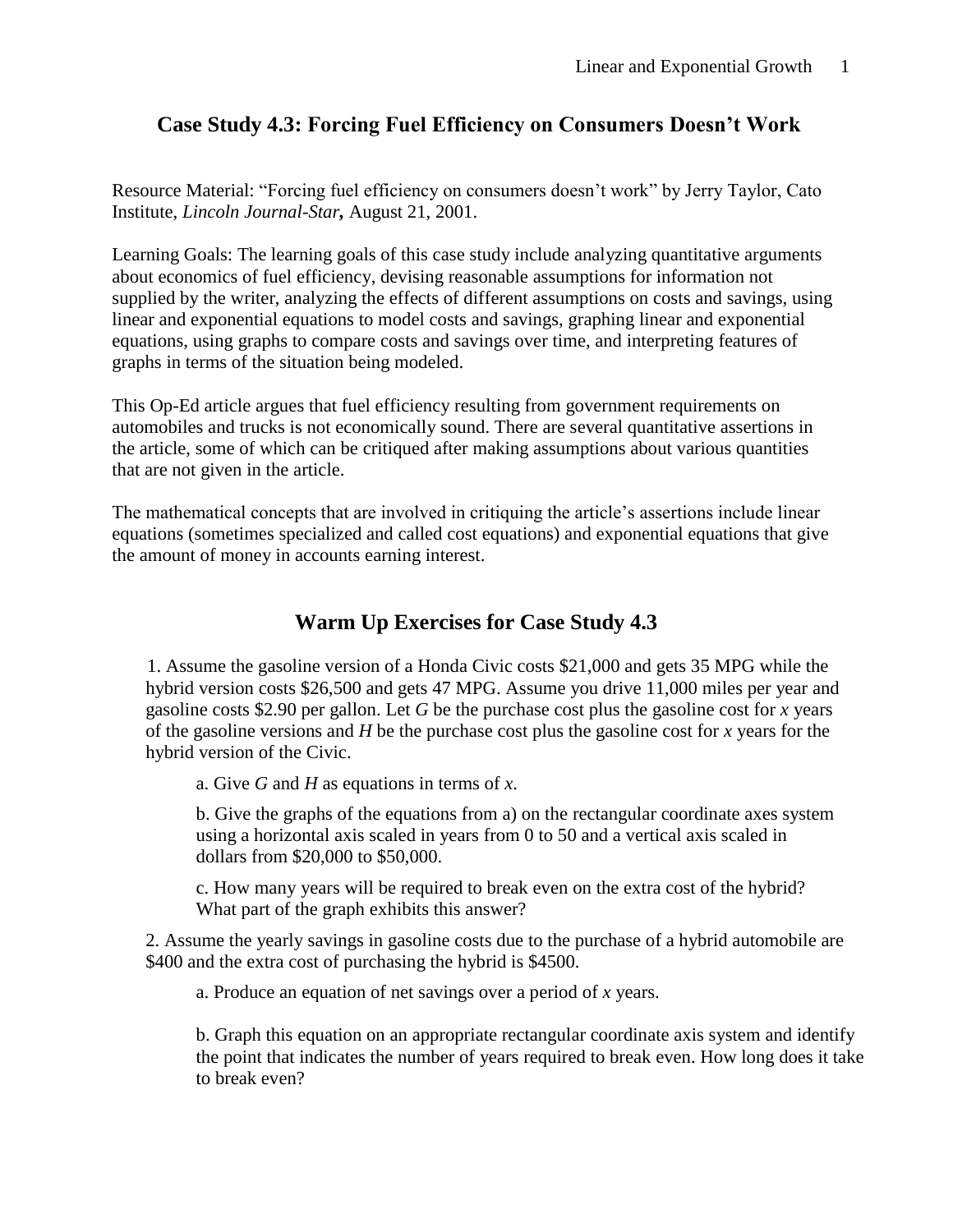# **Article for Case Study 4.3**

Used with permission from Jerry Taylor and *Lincoln Journal-Star.*

# Forcing fuel efficiency on consumers doesn't work

*By Jerry Taylor*

Although the late, great energy crisis seems to have come and gone, the political fight over yesterday's panic rages on. The big dust-up this fall will be over SUVs, light trucks and minivans. Should the government order Detroit to make them get more miles per gallon? Conservationists say "yes." Economics 101 says "no."

Let's start with a simple question: Why should the government mandate conservation? When fuel becomes scarce, fuel prices go up. When fuel prices go up, people buy less fuel. Economists have discovered over the long run, a 20 percent increase in gasoline costs, for instance, will result in a 20 percent decline in gasoline consumption. No federal tax, mandate or regulatory order is necessary.

Notice the phrase "over the long run." Energy markets are volatile because consumers do not change their buying habits much in the short run.

This has led some critics to conclude that people don't conserve enough when left to their own devices. They do, but consumers need to be convinced that the price increases are real and likely to linger before they'll invest in energy-efficient products or adopt lifestyle changes. But even in the short run, people respond. Last summer was a perfect example: For the first time in a non-recession year, gasoline sales declined in absolute terms in response to the \$2 per gallon that sold throughout much of the nation.

Mandated increases in the fuel efficiency of light trucks, moreover, won't save consumers money. A recent report from the National Academy of Sciences, for instance, notes that the fuel efficiency of a large pickup could be increased from 18.1 miles per gallon to 26.7 miles per gallon at a cost to automakers of \$1,466. But do the math: It would take the typical driver 14 years before he would save enough in gasoline costs to pay for the mandated up-front expenditure. A similar calculation for getting a large SUV up to 25.1 miles per gallon leads to a \$1,348 expenditure and, similarly, more than a decade before buyers would break even.

"Fine with me," you say? But it's one thing to waste your own money on a poor investment; it's entirely another to force your neighbor to do so. You could take that \$1,466, for instance, put it in a checking account yielding 5 percent interest, and make a heck of a lot more money than you could by investing it in automobile fuel efficiency.

Even if government promotion of conservation were a worthwhile idea, a fuel efficiency mandate would be wrong. That's because increasing the mileage a vehicle gets from a gallon of gasoline reduces the cost of driving. The result? People drive more.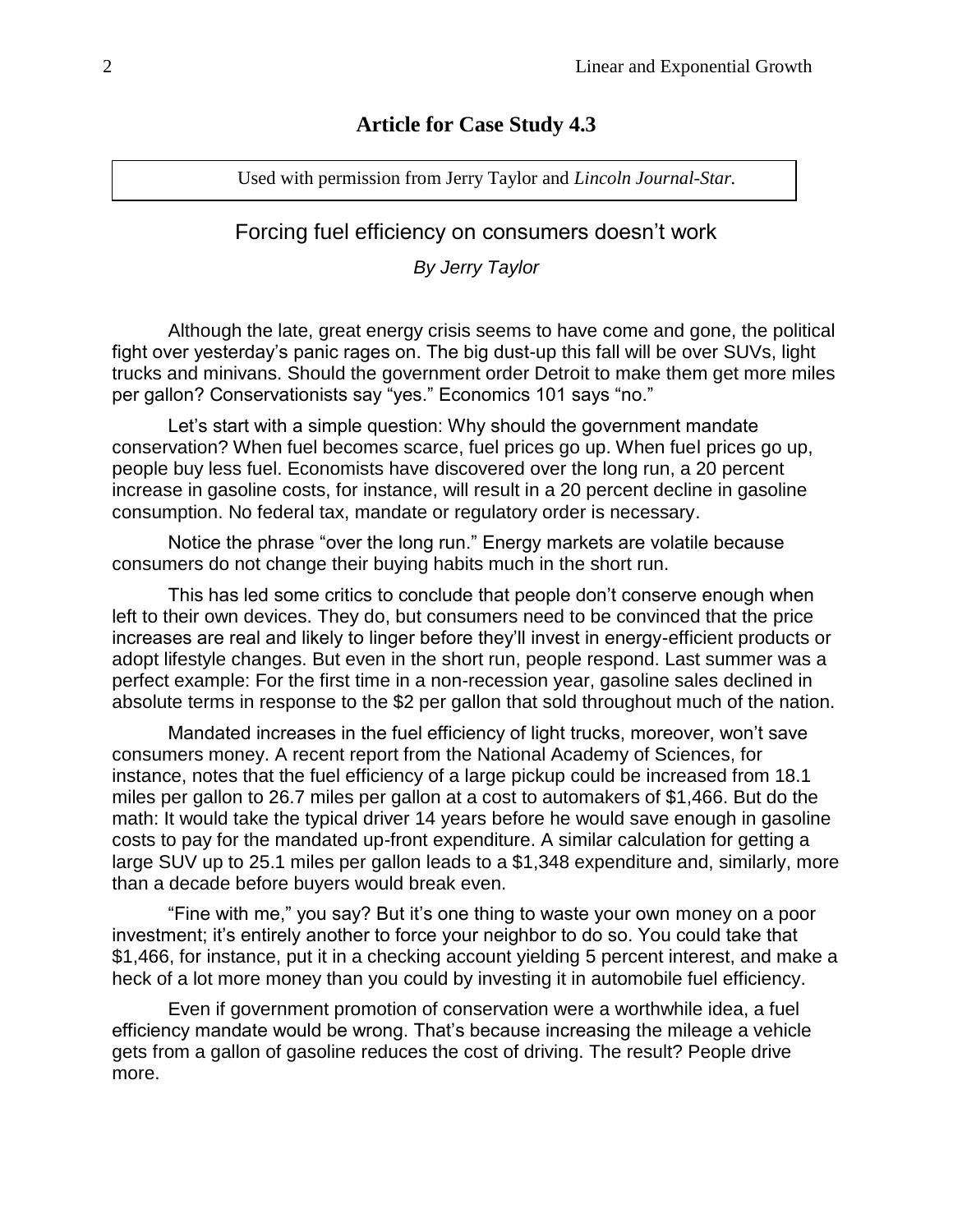Energy economists who've studied the relationship between automobile fuel efficiency standards and driving habits conclude that such mandates are offset by increases in vehicle miles traveled.

If we're determined to reduce gasoline consumption dramatically, The right way to go would be to increase the marginal costs of driving by increasing the tax on gasoline. Now, truth be told, I don't support this idea much either. A recent study by Harvard economist Kip Viscusi demonstrates that the massive fuel taxes already levied on drivers (about 40 cents per gallon) fully "internalize" the environmental damages caused by driving. But conservationists reject this approach for a different reason: Consumers hate gasoline taxes and no Congress or state legislature could possibly increase them.

Look, it's a free country. If you want to buy a fuel-efficient car, knock yourself out. But using the brute force of the government to punish consumers who don't share your taste in automobiles serves no economic or environmental purpose.

### **Study Questions for Case Study 4.3**

**"Forcing fuel efficiency on consumers doesn't work" by Jerry Taylor** *Lincoln Journal-Star* **August 21, 2001**

#### **1. Locate the following quantitative assertions in the article. Are there others? What are they?**

The quantitative assertions include the following:

- I. Economists have discovered that, over the long run, a 20 percent increase in gasoline costs, for instance, will result in a 20 percent decline in gasoline consumption.
- II. A recent report from the National Academy of Sciences, for instance, notes that the fuel efficiency of a large pickup could be increased from 18.1 miles per gallon to 26.7 miles per gallon at a cost to automakers of \$1,466.
- III. But do the math: It would take the typical driver 14 years before he would save enough in gasoline costs to pay for the mandated up-front expenditure [\$1466].
- IV. A similar calculation for getting a large SUV up to 25.1 miles per gallon leads to a \$1,348 expenditure and, similarly, more than a decade before buyers would break even.
- V. You could take that \$1,466, for instance, put it in a checking account yielding 5 percent interest, and make a heck of a lot more money than you could by investing it in automobile fuel efficiency.